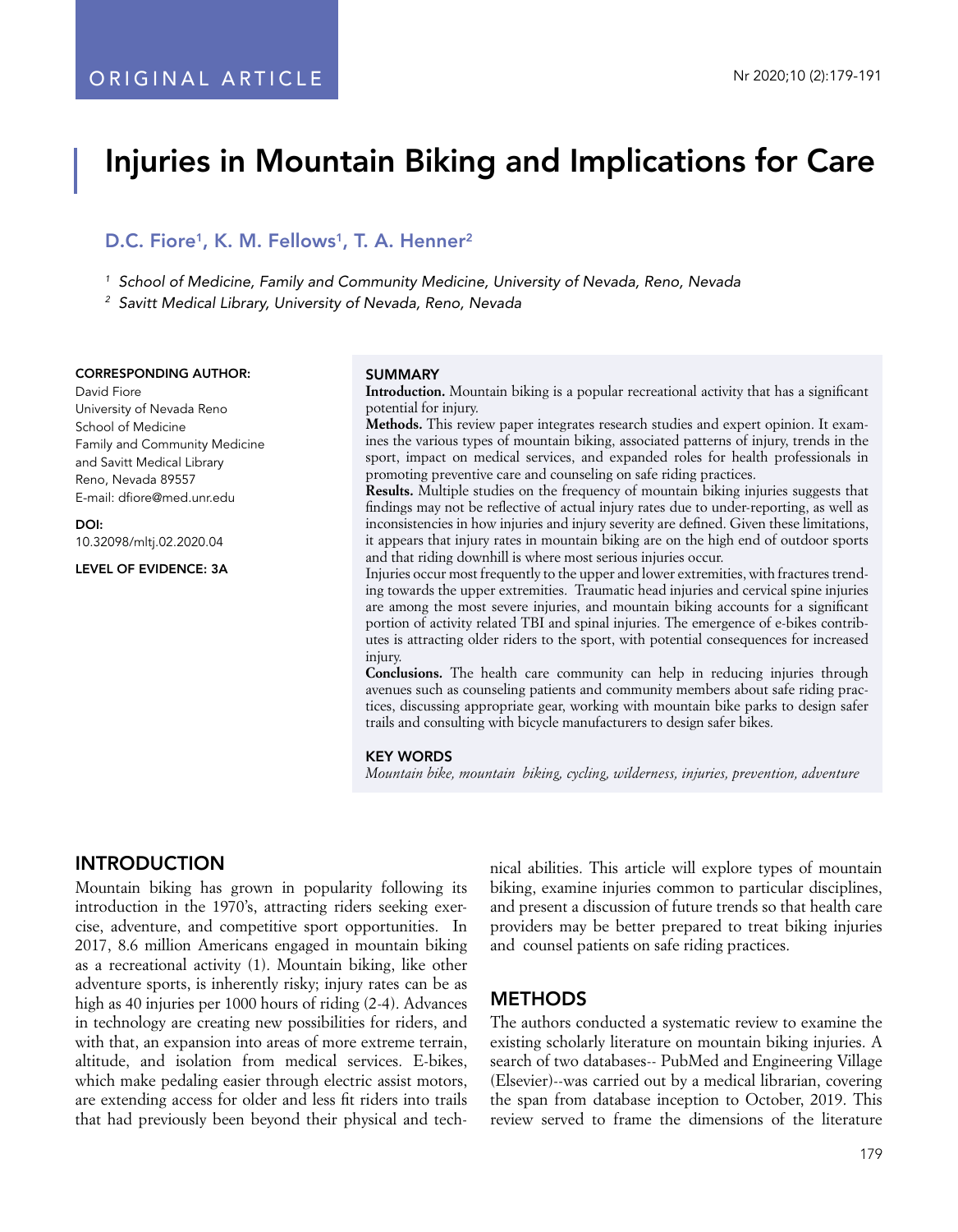and to gain insight into new directions for research on this topic. Search strategies and retrieval results are as follows: PUBMED: (((mountain) AND (bike OR bikes OR biking))) AND (injury OR injuries OR injury OR injured) 131 articles. ENGINEERING VILLAGE: "mountain biking" and (technology or technologies or safety) 29 articles. The 160 articles were reviewed by the authors for relevance to the topic, study type, and levels of evidence. Of particular interest were articles focusing on injury patterns, technological innovations, and risk reduction. Exclusion criteria included non-English articles, articles that did not specifically concentrate on mountain biking as a recreational or sport activity and articles that did not present data analysis. Ultimately, 55 articles were identified as meaningful to the topic. A thematic analysis of the 55 articles found clustering in four areas: description of injury rates by type and demographic (33); injury case reports (6); review articles (6); and discussions on technology and safety (10).

# **DEMOGRAPHICS**

Mountain biking has a global following. In the UK in 2005, 344,000 people were estimated to participate regularly in mountain biking. Germany had 3.5 million mountain bikers of 7.2 million total cyclists, and Switzerland and Austria had a combined total estimated at 800,000 mountain bikers (2). Like other "adventure sports," mountain biking participants tend to be younger males, but recent reports suggest that the sport is broadening its appeal to more women and older riders (6,1).

# BIKING DISCIPLINES

The sport of mountain biking has become both more diverse and more specialized since its inception. The original concept of mountain biking has evolved over time to encompass subspecialties such as cross country, downhill, free ride, enduro, dirt jumping and more (see **table II**). There is significant overlap between the disciplines, but there are distinctions that are important to medical providers working with mountain bikers. As athletes strive to push the envelope, new niche areas emerge. The latest variant on an already intense sport is Heli-biking, where mountain bikers are dropped off on top of remote mountains.

# RESEARCH ON INJURY PATTERNS

Although multiple studies have reported on the frequency and patterns of mountain biking injuries, study limitations suggest that findings may not be reflective of actual injury rates due to challenges in collecting data on all inju-

ries and, more importantly, obtaining accurate data on the number of mountain bikers or mountain bike "exposures" (hours riding (3, 6, 12, 13). Additionally, investigation has been hampered by bike park (ski resort) policies that block sharing of injury and exposure data as reflected in the sale of lift tickets. In a study of Whistler Bike Park, this policy of non-disclosure prevented the calculation of injury risks or rates (10). These challenges are reflected in the widely differing estimates of injury rates, which range from approximately 1.5 to 43 injuries per 1000 hours at downhill mountain bike parks and approximately 2 -17 injuries per 1000 hours of cross country riding (2,3,4). The lower end of the estimates are comparable to the injury rate in downhill skiing and snowboarding of approximately  $2 - 6$ injuries per 1000 activity days (13). Serious injuries, defined as being limb or life threatening, occur at a rate of 2.5 per thousand hours of downhill riding, compared to 10 "catastrophic injuries" per million skier days at ski resorts, but direct comparison is impossible due to inadequate application of injury severity definitions (2,3,19).

Since mountain bike parks are reluctant to share their injury and ticket sales date, investigators have used surveys to calculate injury rates. In a prospective study of German downhill mountain bike riders, investigators found that in one season, 294 riders suffered 494 injuries, with 13% considered "serious" and a calculated injury rate of 16.8 per 1000 hours (14). A retrospective study of cross country riders found that 90% of riders reported at least one injury during the season, with 10% being "serious" and a calculated injury rate of only 1.1 per 1000 hours (15).

Abrasions and bruises are by far the most common injuries, mostly affecting the extremities, with conflicting data on the relative frequency of upper versus lower extremity injuries (16). Of injuries that result in fractures, the upper limb was injured at least three times as often as the lower limb. The clavicle was the most common site of fracture, followed by the distal radius and scaphoid (17,10). Another common injury to the upper extremity is wrist neuropathy, an overuse injury related to the vibration of the handlebars (16).

Helmets are almost always worn by mountain bikers (88% of riders report consistent helmet use) and have been shown to be effective (28% and 39% reduction in facial and head injuries, respectively) (18,16). Multiple studies have shown that concussions and more severe head injuries are common in mountain biking, ranging from 5% to almost 15% of all injuries (19,14). Of the cyclists with facial injuries, over half had facial bone fractures and  $5 - 10\%$  suffered tooth damage or loss. Among those who had tooth damage, only half of them were aware that avulsed teeth can be replanted (20). Young mountain bikers appear to be at the highest risk for head injuries, though it is not known if this is due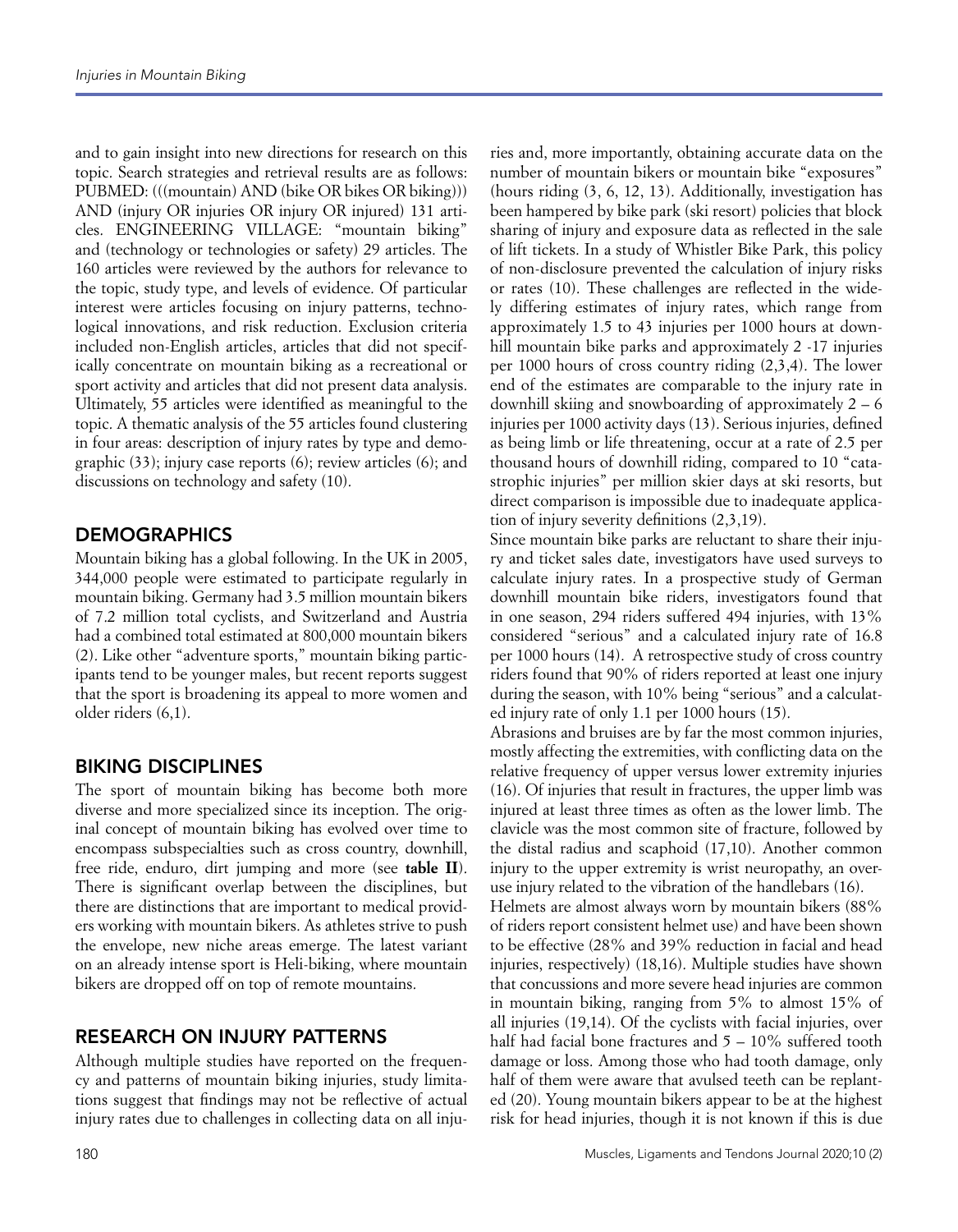| <b>TITLE AUTHOR YEAR</b>                                                                                                                                                | <b>STUDY DESIGN</b>                                                                                                                                                                                                                            | <b>STUDY FINDINGS</b>                                                                                                                                                                                                                                                                                                                                                                                                                                                            |
|-------------------------------------------------------------------------------------------------------------------------------------------------------------------------|------------------------------------------------------------------------------------------------------------------------------------------------------------------------------------------------------------------------------------------------|----------------------------------------------------------------------------------------------------------------------------------------------------------------------------------------------------------------------------------------------------------------------------------------------------------------------------------------------------------------------------------------------------------------------------------------------------------------------------------|
| Investigative Studies on Injury Patterns and Rates                                                                                                                      |                                                                                                                                                                                                                                                |                                                                                                                                                                                                                                                                                                                                                                                                                                                                                  |
| Acute Injuries in Male Elite<br>and Amateur Mountain<br>Bikers: Results of a Survey.<br>Stoop R. 2019                                                                   | Cross-sectional observational study<br>factors predicting injuries among elite<br>and amateur riders.                                                                                                                                          | No predictive factors for a severe injury event were found.<br>Elite riders are at higher risk for an injury event due to their<br>exposure time, but do not suffer more or more severe injuries<br>than amateurs.                                                                                                                                                                                                                                                               |
| Complex shoulder girdle<br>injuries following mountain<br>bike accidents and a review<br>of the literature.<br>Lea MA. 2016                                             | Cohort study of 104 patients with<br>fractures following mountain bike<br>injuries.                                                                                                                                                            | Fractures of the upper limb were the most common (88.5%)<br>with the clavicle being the most commonly fractured bone<br>$(28.8\%)$ .                                                                                                                                                                                                                                                                                                                                             |
| Cycling Injuries in<br>Southwest Colorado: A<br>Comparison of Road vs Trail<br>Riding Injury Patterns.<br>Kotlyar S. 2016                                               | Retrospective chart review of injured<br>road and trail cyclists.                                                                                                                                                                              | The most common injuries were lacerations and abrasions (64%),<br>upper extremity fractures (26%), head injuries (9%), and thoracic<br>trauma (6%). Head injury was more common in road- vs trail-<br>related trauma (16% vs 6%; $P = .005$ ), whereas thoracic injury<br>was more common in trail riders $(7\% \text{ vs } 2\%; P = .053)$ .                                                                                                                                    |
| Vertigo in downhill<br>mountain biking and road<br>cycling.<br>Lion A. 2016                                                                                             | Cross-sectional study of 102 downhill<br>mountain bikers and 79 road cyclists<br>to evaluate the prevalence of vertigo<br>in daily living activities and following<br>competitions or training sessions.                                       | Downhill riders older than 30 reported vertigo more often<br>than age-matched road cyclists. Vertigo causal factors were<br>crash with head trauma in downhill riders and fatigue in road<br>cyclists.                                                                                                                                                                                                                                                                           |
| Acute hand and wrist<br>injuries sustained during<br>recreational mountain<br>biking: a prospective study.<br>Bush K. 2013                                              | Prospective survey of hand and wrist<br>injuries sustained in recreational<br>mountain biking presenting to<br>an emergency department over a<br>12-month consecutive period.                                                                  | Analysis of 1,079 distinct injuries showed that 511 were<br>sustained to the upper limb. Injury to the metacarpal and<br>metacarpal phalangeal joints was the most common hand<br>injury (52) followed by proximal phalanx and proximal<br>interphalangeal joint (20).                                                                                                                                                                                                           |
| Severe street and mountain<br>bicycling injuries in adults: a<br>comparison of the incidence,<br>risk factors and injury<br>patterns over 14 years.<br>Roberts DJ. 2013 | Retrospective cohort study using the<br>Southern Alberta Trauma Database of<br>all adults who were severely injured<br>while street or mountain bicycling<br>over 14 year period to compare<br>incidence, risk factors and injury<br>patterns. | Injury patterns were similar for both cohorts with trauma<br>to the head (67.4%), extremities (38.4%), chest (34.1%),<br>face (26.0%) and abdomen (10.1%) most common. Spinal<br>injuries, however, were more frequent among mountain<br>cyclists.                                                                                                                                                                                                                               |
| A prospective study of<br>downhill mountain biking<br>injuries.<br>Becker J. 2013                                                                                       | Monthly e-mail-based prospective<br>survey of 249 riders on patterns and<br>causes of injuries to inform starting<br>points for injury prevention measures.                                                                                    | Data confirms that downhill mountain biking is an extreme<br>sport with a high risk of serious injury. Of 494 injuries, 65%<br>were mild, 22% moderate and 13% severe, of which 41% led<br>to a total restriction greater than 28 days. Strategies of injury<br>prevention should focus on improvements in riders' technique,<br>checking of local trail conditions and protective equipment.                                                                                    |
| Mountain bike terrain park-<br>related injuries: an emerging<br>cause of morbidity.<br>Romanow NT. 2014                                                                 | Case-control study describes the<br>profile of bicyclists injured in bike<br>terrain parks and examines risk factors<br>for injury.                                                                                                            | A higher proportion of hospitalized versus non-hospitalized<br>cases suffered a head injury (22%), fracture (41%) or internal<br>organ injury (32%). Upper extremity protective equipment<br>(e.g. elbow or shoulder pads) was used more by cases than<br>controls $(23\% \text{ vs. } 11\%, \text{ p} = 0.03)$ . The risk of severe injury may<br>be reduced by encouraging bicyclists to control speed or by<br>modifying trail design to limit the opportunity to gain speed. |
| Injury and illness in<br>mountain bicycle stage<br>racing: experience from the<br>Trans-Sylvania Mountain<br>Bike Epic Race.<br>McGrath TM. 2012                        | Analysis of injury and illness patterns<br>associated with mountain bike stage<br>racing.                                                                                                                                                      | In 52 competing athletes there were 30 separate medical<br>encounters, with a total of 34 injuries/illnesses. 65% were<br>classified as injury, and 35% were classified as illness. Skin<br>and soft tissue injuries/illnesses were the most prevalent.                                                                                                                                                                                                                          |

# Table I. Literature review summary.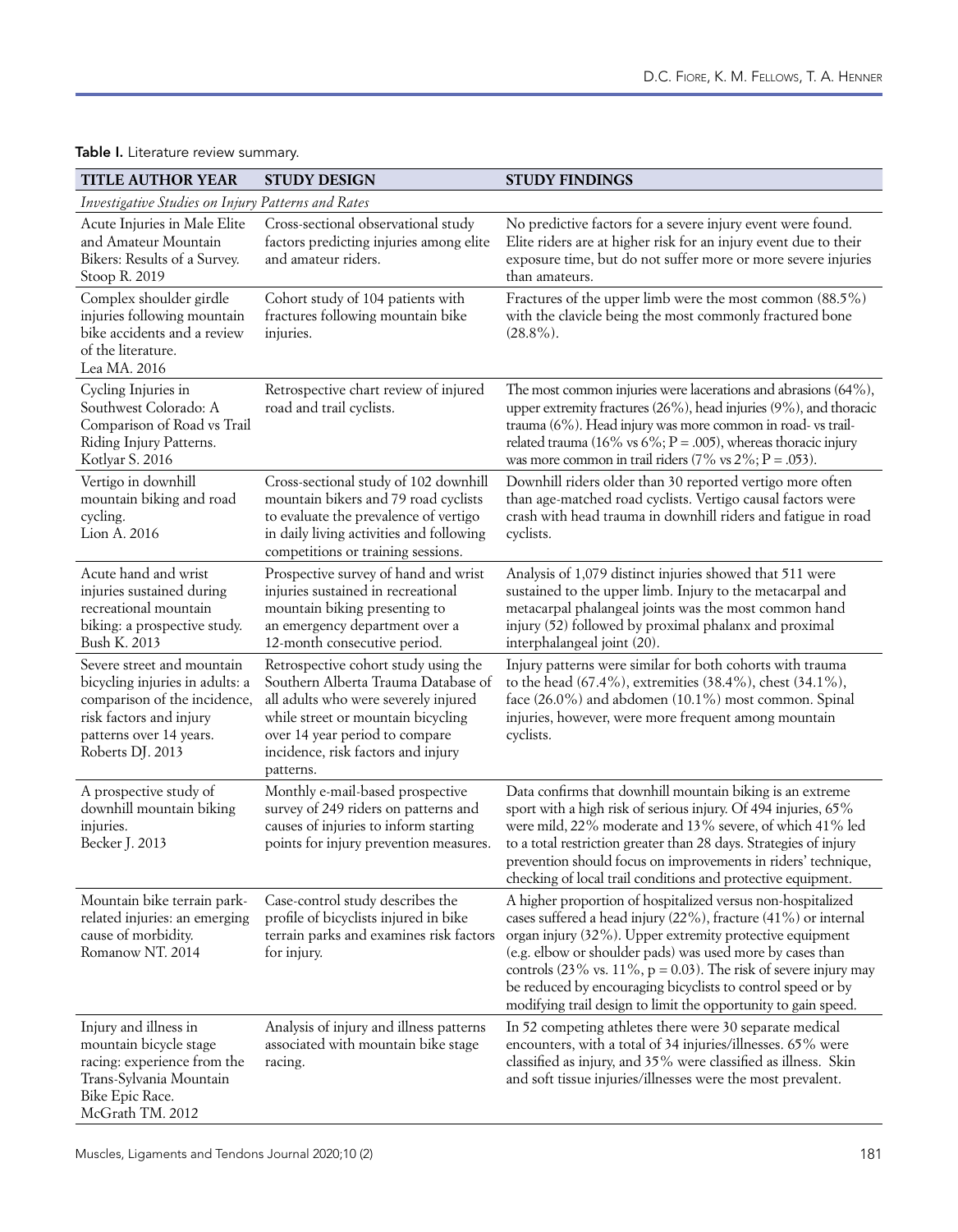| <b>TITLE AUTHOR YEAR</b>                                                                                                                   | <b>STUDY DESIGN</b>                                                                                                                                                                                                   | <b>STUDY FINDINGS</b>                                                                                                                                                                                                                                                                                                                                                                                                                                                                                                                                                                                                                                                             |
|--------------------------------------------------------------------------------------------------------------------------------------------|-----------------------------------------------------------------------------------------------------------------------------------------------------------------------------------------------------------------------|-----------------------------------------------------------------------------------------------------------------------------------------------------------------------------------------------------------------------------------------------------------------------------------------------------------------------------------------------------------------------------------------------------------------------------------------------------------------------------------------------------------------------------------------------------------------------------------------------------------------------------------------------------------------------------------|
| The epidemiology of<br>mountain bike park injuries<br>at the Whistler Bike Park,<br>British Columbia (BC),<br>Canada.<br>Ashwell Z. 2012   | A 6 month retrospective chart review<br>of injured bike park cyclists presenting<br>to the Whistler Health Clinic.                                                                                                    | Specific injury diagnoses include 420 fractures in 382 patients.<br>Upper extremity fractures predominated (75.4%), 11.2%<br>had a traumatic brain injury. 8.5% were transferred to a<br>higher level of care: Findings highlight the need for continued<br>research into appropriate safety equipment and risk avoidance<br>measures.                                                                                                                                                                                                                                                                                                                                            |
| The epidemiology of sports-<br>related injuries in older<br>adults: a central European<br>epidemiologic study.<br>Kammerlander C. 2012     | Retrospective chart review<br>of adults aged 65 years and older<br>who were treated for sports-<br>related injuries.                                                                                                  | The yearly number of injuries doubled during the study<br>period (1996-2007). Nearly 75% of all injuries occurred<br>during alpine skiing, cycling or mountain climbing. The<br>median Injury Severity Score was 4. Minor injuries and<br>wounds (40%) were recorded most commonly followed<br>by fractures (27%), sprains, ligament injuries (19%)<br>and injuries of muscles and tendons (6%).                                                                                                                                                                                                                                                                                  |
| Injuries in mountain bike<br>racing: frequency of injuries<br>in endurance versus cross<br>country mountain bike races.<br>Lareau SA. 2011 | A cross-sectional study of riders<br>at mountain bike endurance races<br>to determine experience level,<br>previous injuries, rider demographics,<br>and treatment received.                                          | 7.2% of cross-country riders and 4.7% of endurance racers<br>were injured during the race. There was no increased risk of<br>being injured in a race over an endurance race (odds ratio<br>1.6, 95% CI [0.50, 2.92]). Lacerations and abrasions were the<br>most common injuries in both events.                                                                                                                                                                                                                                                                                                                                                                                  |
| Gonadal function in male<br>mountain bikers.<br>Yamaner F. 2011                                                                            | Pre and post race assessment of<br>biochemical markers of gonadal<br>function.                                                                                                                                        | Basal hormonal levels including insulin, leptin, LH, FSH,<br>SHBG, TT, glucose, and homeostasis model assessment<br>scores were similar between the groups. However, bioT and<br>cFT levels were significantly lower ( $p \le 0.05$ ) in the mountain<br>bikers than those in the controls. This alteration cannot solely<br>be explained by testicular dysfunction.                                                                                                                                                                                                                                                                                                              |
| Mountain biking-related<br>injuries treated in emergency<br>departments in the United<br>States, 1994-2007.<br>Nelson NG. 2011             | A retrospective analysis of injuries<br>with data from the National<br>Electronic Injury Surveillance System<br>of the US Consumer Product Safety<br>Commission for patients aged >8 years<br>from 1994 through 2007. | Nationwide, an estimated 217,433 patients were treated for<br>mountain bike-related injuries in US emergency departments<br>from 1994 to 2007, an average of 15,531 injuries per year. The<br>annual number of injuries decreased 56%, from a high of<br>23,177 in 1995 to 10,267 in 2007 (P\.001). The most common<br>injuries were upper extremity fractures (10.6%) and shoulder<br>fractures (8.3%). Patients aged 14 to 19 years sustained a<br>greater proportion of traumatic brain injuries (8.4%) than did<br>patients aged 8 to 13 years and 20 years combined (4.3%). A<br>greater proportion of female riders (6.1%) than male riders<br>$(4.5\%)$ were hospitalized. |
| The perception of causes<br>of accidents in mountain<br>sports: a study based on the<br>experiences of victims.<br>Chamarro A. 2009        | Online convenience survey of 135<br>adults who were injured in "mountain<br>sports" (mountaineering 44, climbing<br>41, skiing 26, hiking 16, XC MTB 7,<br>mountain racing 1)                                         | No breakout of data from mountain bikers. Factors leading<br>to injuries were: behavioral events (judgment and decisions)<br>(41%), environmental events (weather, terrain)(39%), medical<br>events (fatigue) $(12\%)$ and equipment $(7\%)$ .                                                                                                                                                                                                                                                                                                                                                                                                                                    |
| Dental injuries in<br>mountain biking--a survey<br>in Switzerland, Austria,<br>Germany and Italy.<br>Müller KE. 2008                       | Convenience survey of 423 male<br>European mountain bikers about<br>dental injuries and knowledge.                                                                                                                    | 27 (5.7%) had a dental injury. 52% of total knew an avulsed<br>tooth could be replaced, 72% were aware of mouthguards but<br>only 4.4% used them.                                                                                                                                                                                                                                                                                                                                                                                                                                                                                                                                 |
| Do mountain bikers have<br>a higher risk of scrotal<br>disorders than on-road<br>cyclists?<br>Mitterberger M. 2008                         | Cross sectional analysis of scrotal US<br>of 85 mountain bikers (age $27 - 45$ )<br>and 50 road cyclists (age $15 - 46$ ).                                                                                            | 94% of mountain bikers and 48% of road cyclists had<br>scrotal abnormalities on US. Testicular and extra-testicular<br>calcifications were the most common findings in mountain<br>bikers. Clinical significance is unclear.                                                                                                                                                                                                                                                                                                                                                                                                                                                      |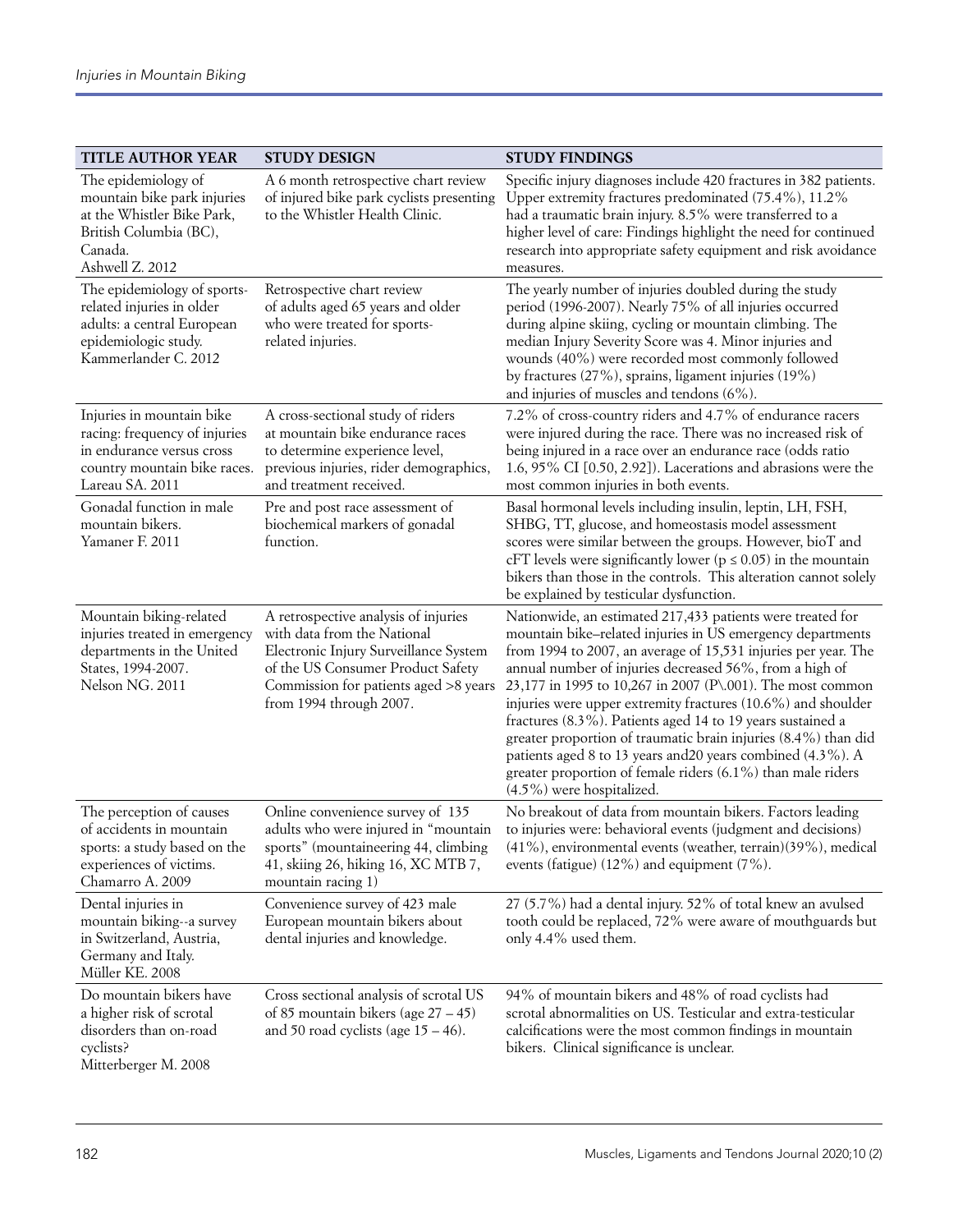| <b>TITLE AUTHOR YEAR</b>                                                                                                          | <b>STUDY DESIGN</b>                                                                                                                                                                                                                 | <b>STUDY FINDINGS</b>                                                                                                                                                                                                                                                                                                                                                                                                      |
|-----------------------------------------------------------------------------------------------------------------------------------|-------------------------------------------------------------------------------------------------------------------------------------------------------------------------------------------------------------------------------------|----------------------------------------------------------------------------------------------------------------------------------------------------------------------------------------------------------------------------------------------------------------------------------------------------------------------------------------------------------------------------------------------------------------------------|
| Impaired anal sphincter<br>function in professional<br>cyclists.<br>Sauper T. 2007                                                | Cohort study of rectal exam and<br>manometry on 19 professional<br>mountain bikers (at least 6000km<br>training in the past year) with 18 non<br>(or minimal) cyclists.                                                             | Cyclists had higher sphincter volumes, resting and squeeze<br>pressures.                                                                                                                                                                                                                                                                                                                                                   |
| Adventure tourism and<br>adventure sports injury: the<br>New Zealand experience.<br>Bentley TA. 2007                              | Retrospective data analysis of<br>approximately 15,000 injury claims<br>related to "adventure sports" in NZ.                                                                                                                        | Mountain biking resulted in 12.4% of the claims (after horse<br>riding (17%), "tramping" (13.4%) and tied with surfing).<br>The injury rate per 1000 participants was 11, second to horse<br>riding at 20.                                                                                                                                                                                                                 |
| Extreme mountain bike<br>challenges may induce<br>sub-clinical myocardial<br>damage.<br>Ortega FB. 2006                           | Before and after (pre and post race)<br>assessment of blood levels of Troponin<br>I, myoglobin, creatine kinase, urea<br>and creatinine analysed. eight riders<br>in a demanding mountain bike race<br>(vertical climb 2430 meters) | All blood markers increased during the race with all subjects<br>having post-race myoglobin above the upper normal limit.<br>Troponin I increased significantly but no subjects had a level<br>considered indicative of myocardial infarction.                                                                                                                                                                             |
| Mountain biking injuries<br>requiring trauma center<br>admission: a 10-year regional<br>trauma system experience.<br>Kim PT. 2006 | Retrospective review of trauma<br>registries and charts from three<br>trauma centers in BC that service very<br>popular mountain biking areas and<br>downhill parks (Whistler) from 1992<br>$-2002.$                                | 399 patients with 1092 injuries. Number of injuries increased<br>over the time period. Young males were most commonly<br>injured with orthopedic injuries in 46%, head and spine (12%<br>each), chest and facial (10% each), abdominal (5%) and GU<br>(2%). 66% of patients required surgery and one patient died.<br>The authors state an injury prevention (primarily outreach)<br>program was successfully implemented. |
| Gender differences in<br>acute mountain bike racing<br>injuries.<br>Kronisch RL.2002                                              | Study of injuries that impacted<br>completion of a Mammoth Mountain<br>off-road cycling race by surveying<br>patients at the first aid station or local<br>hospital during the race.                                                | Injury rate was 0.77% for women and 0.4% for men during<br>the 7 year study. Fractures represented the injury to 45.5%<br>of injured female participants and 21.2% of injured male<br>participants. Women were 1.94 times more likely than men to<br>sustain an injury and 4.17 times more likely to sustain a fracture.                                                                                                   |
| Mechanisms of injury<br>in competitive off-road<br>bicycling.<br>Chow TK. 2002                                                    | Surveys of injured cyclists during 7<br>off-road events                                                                                                                                                                             | Of 97 injured riders, 74% were male and 26% female.<br>Injuries from falling forward were more common than falling<br>to the side. Falls forward were more likely to cause significant<br>injury compared to falling to the side. 70.5% of injuries<br>invoked the extremities.                                                                                                                                            |
| Abdominal injuries caused<br>by bicycle handlebars.<br>Erez I. 2001                                                               | Retrospective study of children<br>admitted with injuries from bike<br>handlebars                                                                                                                                                   | Out of 76 patients, 12 had handlebar imprints on the<br>hypochondrium, and 25 had an isolated rupture of the spleen<br>or liver. Of that 25, 5 patients required surgical intervention.                                                                                                                                                                                                                                    |
| Mountain biking injuries in<br>rural England.<br>Jeys LM. 2001                                                                    | Prospective study of patients during 1<br>year presenting with mountain biking<br>injury.                                                                                                                                           | 84 patients were identified. Most accidents occurred in the<br>summer, most commonly in August. 23% of patients required<br>operative management. The most common injuries were<br>clavicle fractures (13%), shoulder injuries (12%), and distal<br>radial fractures (11%)                                                                                                                                                 |
| Central liver hematomas<br>caused by mountain-bike<br>crashes.<br>Nehoda H. 2001                                                  | Retrospective chart review of 52 bike<br>associated accidents in 1995-1998<br>that were admitted to a trauma ward<br>in University Hospital of Innsbruck,<br>Austria                                                                | 52 patients were admitted. 8 presented<br>with a subcapsular liver hematoma. None required operative<br>management. The injuries were associated with a form of<br>bar-ends used on mountain bikes which has sense been<br>removed from the market. Only one patient presented with a<br>liver hematoma secondary to mountain biking in 1998 and no<br>patients had that presentation in 1999-2000 in that hospital.       |
| US findings in the scrotum<br>of extreme mountain bikers.<br>Frauscher F.2001                                                     | Cohort study of scrotal ultrasound<br>results in male subjects with extensive<br>off-road biking activity compared to<br>non-cyclists<br>-Follow up study with larger sample<br>size of article 56                                  | 94% of the mountain biker group had abnormal scrotal<br>findings on ultrasound and 46% had intermittent scrotal<br>tenderness/discomfort but no trauma. 16% of the control<br>group displayed abnormal US results.                                                                                                                                                                                                         |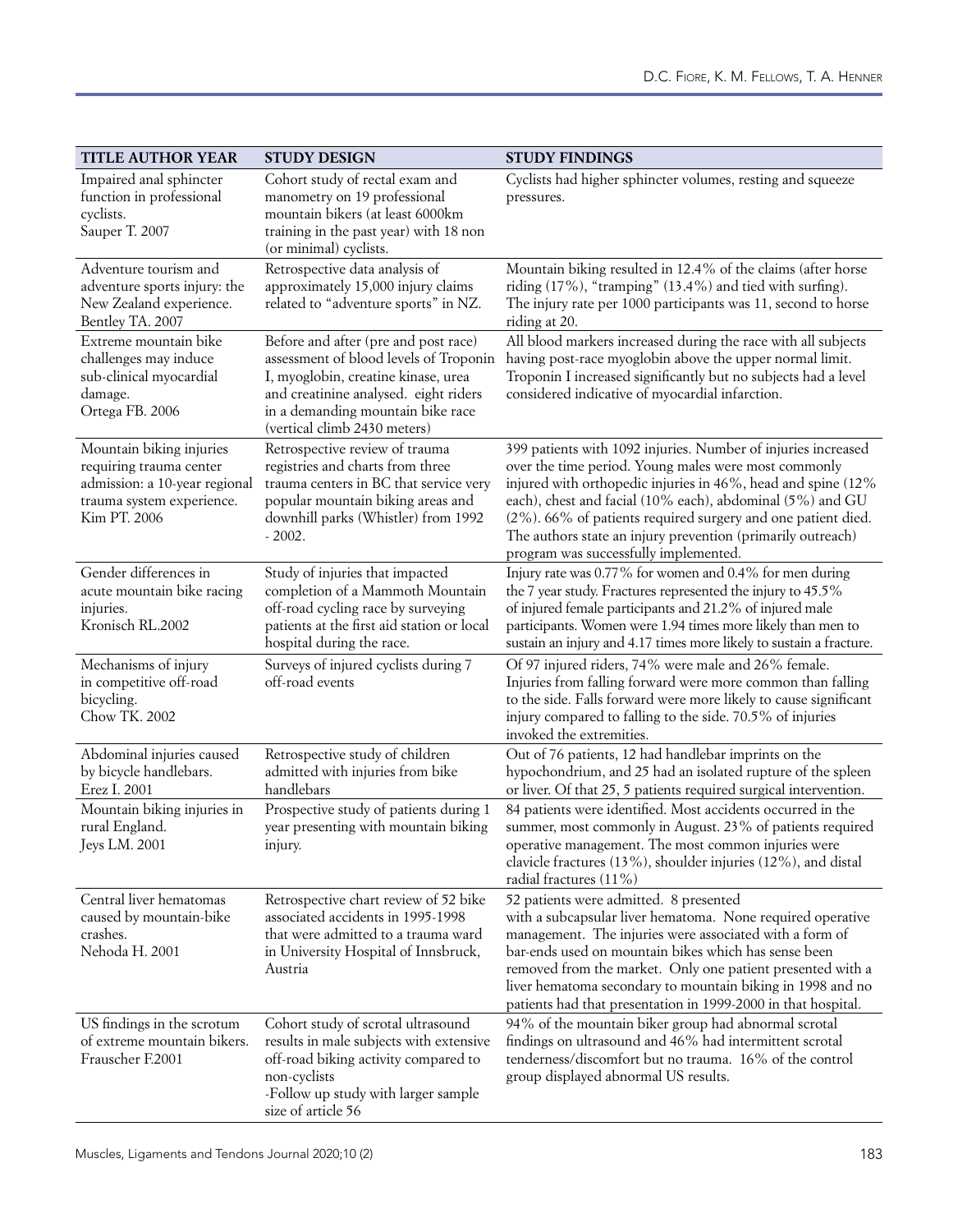| <b>TITLE AUTHOR YEAR</b>                                                                                                                              | <b>STUDY DESIGN</b>                                                                                                                                                          | <b>STUDY FINDINGS</b>                                                                                                                                                                                                                                                                                                                                                                                                                                                                                                                                                                                                                                                                                                                                                                                                                                                                                                      |
|-------------------------------------------------------------------------------------------------------------------------------------------------------|------------------------------------------------------------------------------------------------------------------------------------------------------------------------------|----------------------------------------------------------------------------------------------------------------------------------------------------------------------------------------------------------------------------------------------------------------------------------------------------------------------------------------------------------------------------------------------------------------------------------------------------------------------------------------------------------------------------------------------------------------------------------------------------------------------------------------------------------------------------------------------------------------------------------------------------------------------------------------------------------------------------------------------------------------------------------------------------------------------------|
| Injuries in mountain biking.<br>Gaulrapp H. 2001                                                                                                      | Large cross-sectional survey answered<br>by 3873 athletes                                                                                                                    | Mountain bikers responding to the survey reported an overall<br>injury risk rate of 0.6% or 1 injury per 1000 hours of riding.<br>Risk factors included poor road conditions, poor judgment<br>of the situation, or excessive speed. 14% of reported injuries<br>were the result of hitting some part of the bike. 75% of<br>injuries were minor (contusions or simple skin wounds)<br>however 10% required hospitalization.                                                                                                                                                                                                                                                                                                                                                                                                                                                                                               |
| Subclinical<br>microtraumatisation of the<br>scrotal contents in extreme<br>mountain biking.<br>Frauscher F. 2000                                     | Cohort study of scrotal ultrasound<br>results in male subjects with<br>extensive off-road biking activity (45<br>participants) compared to non-cyclists<br>(31 participants) | 96% of biking group had pathological abnormalities<br>identified on scrotal ultrasound. 16% of control group<br>displayed abnormal US results. 49% of biking group had<br>scrotal tenderness, discomfort, or suspicious findings on<br>exam. None of the control group reported an abnormal exam.                                                                                                                                                                                                                                                                                                                                                                                                                                                                                                                                                                                                                          |
| Forearm and wrist fractures<br>in mountain bike riders.<br>Rajapakse B. 1996                                                                          | Retrospective chart review and survey<br>of patients who had a forearm fracture<br>secondary to mountain biking at<br>Wellington Hospital between July<br>1992-July 1994     | Mountain biking was the cause of forearm fractures in 37<br>patients with 25 patients agreeing to participate in a survey.<br>Most common site of fracture was in the distal third of the<br>forearm and most common fracture was of the radial head.<br>Average time off of work due to the injury was 28 days. Out<br>of 25 patients, functional assessment marked 15 as excellent, 5<br>as satisfactory, 4 as unsatisfactory and 1 as poor.                                                                                                                                                                                                                                                                                                                                                                                                                                                                             |
| Acute injuries in off-road<br>bicycle racing.<br>Kronisch RL. 1996                                                                                    | Descriptive study of injuries sustained<br>during a competitive racing event at<br>Mammoth Mountain in July of 1994.                                                         | Out of 3624 participants, 16 sustained injuries that prevented<br>them from completing their even, (injury rate of 0.4%).<br>81.2% of injuries occurred while going downhill. Injury<br>severity was increased when riders were thrown from the bike.                                                                                                                                                                                                                                                                                                                                                                                                                                                                                                                                                                                                                                                                      |
| Recreational mountain<br>biking injuries.<br>Aitken SA. 2011                                                                                          | Retrospective review of mountain bike<br>injuries presenting to five facilities in<br>Scotland from July 2007 through June<br>2008.                                          | The injury rate was 1.54 injuries per 1000 biker exposures.<br>Men were more commonly injured than women, with those<br>aged 30-39 years at highest risk. The most common types of<br>injury were wounds, skeletal fracture and musculoskeletal<br>soft tissue injury. Joint dislocations occurred more commonly<br>in older mountain bikers. The limbs were more commonly<br>injured than the axial skeleton. The highest hospital admission<br>rates were observed with head, neck and torso injuries.<br>The effect of protective equipment:<br>Type of helmet (full face, XC, Skater) did not affect injury<br>rates. 68% with shattered helmet had no head injury. LE body<br>armor was associated with fewer wounds but a trend towards<br>more fractures. No effect of UE armor. More injuries with flat<br>pedal vs "quick release" pedals. Slightly higher injuries with<br>full suspension than hard-tail bikes. |
| Acute injuries from<br>mountain biking.<br>Chow TK. 1993                                                                                              | Survey of members of 2 Californian<br>off-road bicycling organizations                                                                                                       | 58.4% response rate to survey. 82.8% were male. 84% had<br>been injured while riding off-road bikes with 51% reporting<br>injury within the last 12 months. 26% of reported injuries<br>required professional medical care and 4.4% required<br>hospitalization. 12% sustained a fracture or dislocation.<br>88% report helmet use.                                                                                                                                                                                                                                                                                                                                                                                                                                                                                                                                                                                        |
| The magnitude of<br>translational and rotational<br>head accelerations<br>experienced by riders during<br>downhill mountain biking.<br>Hurst HT. 2018 | Observational study of varying effects<br>of course design.                                                                                                                  | Injuries and course design influences the number and<br>magnitude of accelerations. Downhill riders may be at risk<br>of sustaining traumatic brain injuries. Course design has<br>an important influence on the number and magnitude of<br>accelerations.                                                                                                                                                                                                                                                                                                                                                                                                                                                                                                                                                                                                                                                                 |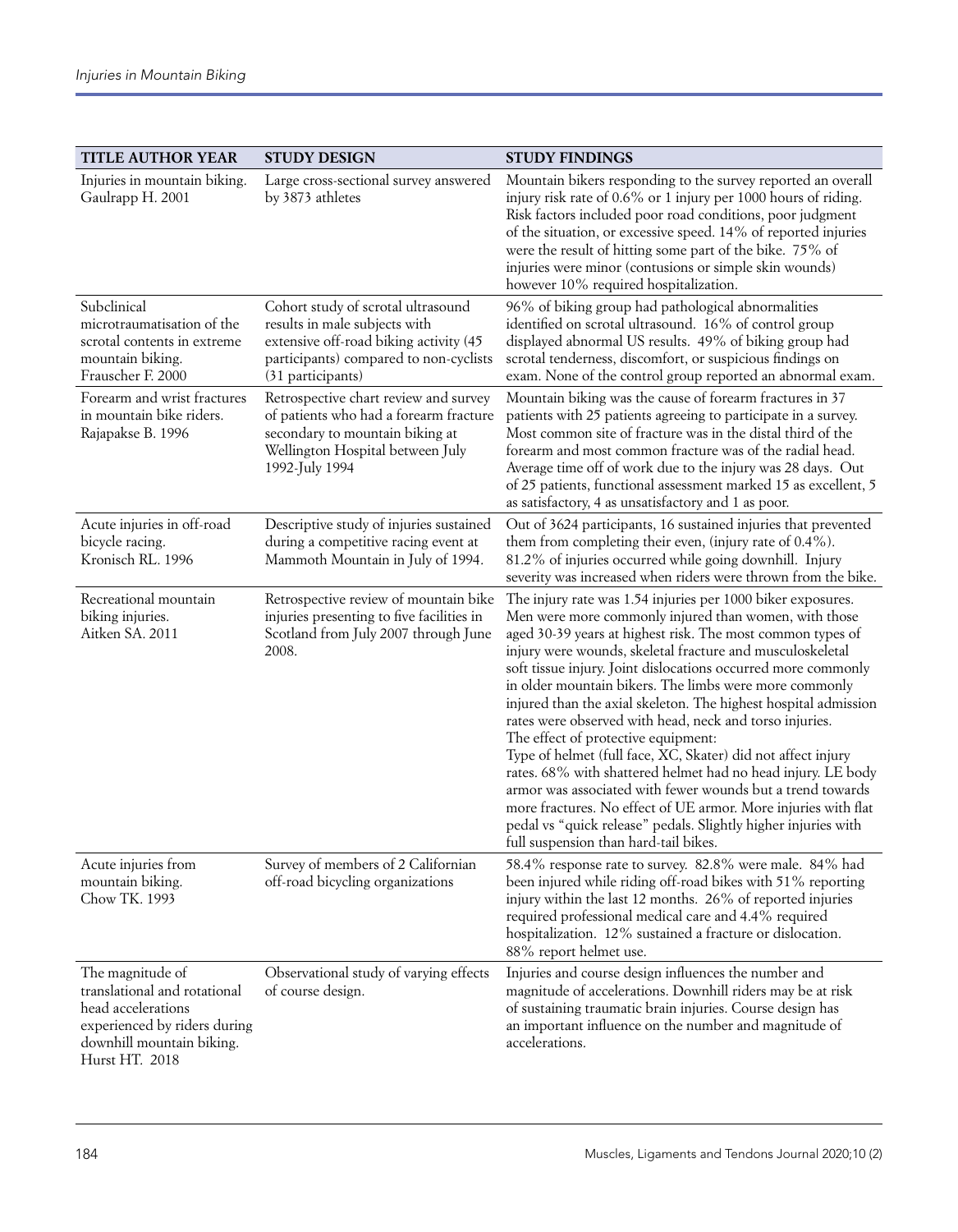| <b>TITLE AUTHOR YEAR</b>                                                                               | <b>STUDY DESIGN</b>                                                                                                                     | <b>STUDY FINDINGS</b>                                                                                                                                                                                                                                                                                                                                                                                                                                                                                                                                                                              |
|--------------------------------------------------------------------------------------------------------|-----------------------------------------------------------------------------------------------------------------------------------------|----------------------------------------------------------------------------------------------------------------------------------------------------------------------------------------------------------------------------------------------------------------------------------------------------------------------------------------------------------------------------------------------------------------------------------------------------------------------------------------------------------------------------------------------------------------------------------------------------|
| Case Reports and Case Series                                                                           |                                                                                                                                         |                                                                                                                                                                                                                                                                                                                                                                                                                                                                                                                                                                                                    |
| Spinal column and spinal<br>cord injuries in mountain<br>bikers: a 13-year review.<br>Dodwell ER. 2010 | Case series report BC, Canada<br>provincial spine referral center 1995<br>$-2007.$                                                      | 102 men and 5 women, mean age 32.7yrs. 74% had C-spine<br>injuries. Forty-three patients (40.2%) sustained a spinal cord<br>injury. Of those with cord injuries, 18 (41.9%) were American<br>Spinal Injury Association (ASIA) A, 5 (11.6%) were ASIA<br>B, 10 (23.3%) ASIA C, and 10 (23.3%) ASIA D. Sixty-seven<br>patients (62.6%) required surgical treatment. Of the 43<br>patients (40.2%) seen with spinal cord injuries, 14 (32.5%)<br>improved by 1 ASIA category, and 1 (2.3%) improved<br>by 2ASIA categories. Two patients remained ventilator-<br>dependent at discharge.              |
| Benign paroxysmal<br>positional vertigo in<br>mountain bikers.<br>Vibert D. 2007                       | Case report of 4 mountain bikers with<br>benign paroxysmal positional vertigo<br>(BPPV) after mountain biking without<br>trauma.        | Symptoms resolved spontaneously in 2 and with<br>physiotherapy in the other 2.                                                                                                                                                                                                                                                                                                                                                                                                                                                                                                                     |
| Acute cervical spine injuries<br>in mountain biking: a report<br>of 3 cases.<br>Apsingi S.2006         | Case reports of 3 cervical spine<br>injuries from mountain biking.                                                                      | All three had severe injury with permanent paralysis. All three<br>were going downhill and fell over the handlebars.                                                                                                                                                                                                                                                                                                                                                                                                                                                                               |
| Bicycling-induced ulnar<br>tunnel syndrome.<br>Kalainov DM. 2003                                       | case report                                                                                                                             | 41 year old male developed bilateral ulnar tunnel syndrome<br>during a week of significant cycling. Symptoms improved with<br>non-operative treatment measures                                                                                                                                                                                                                                                                                                                                                                                                                                     |
| A dangerous design for a<br>mountain bike.<br>Alvarez-Segui M. 2001                                    | Case study                                                                                                                              | Case study of man who's death was deemed a consequence of<br>mountain biking secondary to a ruptured diaphragm                                                                                                                                                                                                                                                                                                                                                                                                                                                                                     |
| Mountain bike injuries and<br>clipless pedals: a review of<br>three cases.<br>Patel ND. 2004           | <b>Case Series</b>                                                                                                                      | Three cases of off road cyclists with isolated soft<br>tissue injuries to the right lower leg, caused by the chain ring<br>as they struggled to release their feet from clipless pedals.<br>Correct adjustment of the pedals to facilitate quick release of<br>the feet is required to prevent such injuries.                                                                                                                                                                                                                                                                                      |
| <b>Review Articles</b>                                                                                 |                                                                                                                                         |                                                                                                                                                                                                                                                                                                                                                                                                                                                                                                                                                                                                    |
| Pediatric and adolescent<br>injury in mountain biking.<br>Caine DJ. 2018                               | Review of injuries affecting children<br>and adolescent mountain bikers, risk<br>factors involved, and injury prevention<br>strategies. | Upper extremity injuries were most common except in<br>adolescents where head injury and traumatic brain injuries are<br>greater. Reducing mountain biking-related injuries will require<br>multiple strategies that integrate approaches from education,<br>engineering, and evidence-based safety measures and their<br>enforcement.                                                                                                                                                                                                                                                             |
| Mountain Biking Injuries.<br>Ansari M. 2017                                                            | Literature review                                                                                                                       | Injury patterns are changing over time. Recommends active<br>injury monitoring systems and standardized injury definition<br>and implementation of an injury surveillance program.                                                                                                                                                                                                                                                                                                                                                                                                                 |
| Mountain biking injuries in<br>children and adolescents.<br>Aleman KB. 2010                            | Review article to synthesize<br>information of injury patterns.                                                                         | Examines causation and risk factors associated with injury<br>among young mountain bikers and makes recommendations<br>to minimize trauma and enhance optimal performance.                                                                                                                                                                                                                                                                                                                                                                                                                         |
| Mountain biking injuries: a<br>review.<br>Carmont MR. 2008                                             | Review article of 2 other review<br>articles, 17 case controlled studies, 4<br>case series and 5 case reports.                          | Summarizes injury rates and patterns. Injury rates of 0.37 and<br>4.34 per 100 hours for XC and DH respectively. Males 20 - 39<br>most often injured, but females trend towards more serious<br>injuries. 13% of sports related head trauma are due to all types of<br>cycling. Helmets reduced head injury 39%. UE limb "commonly<br>injured". Radial head fx most common fx (39%). Abdominal<br>viscera injuries much reduced following campaign to remove "bar<br>ends". Perineal and scrotal abnormalities on US care common,<br>but clinical significance is unclear. LE injuries are common. |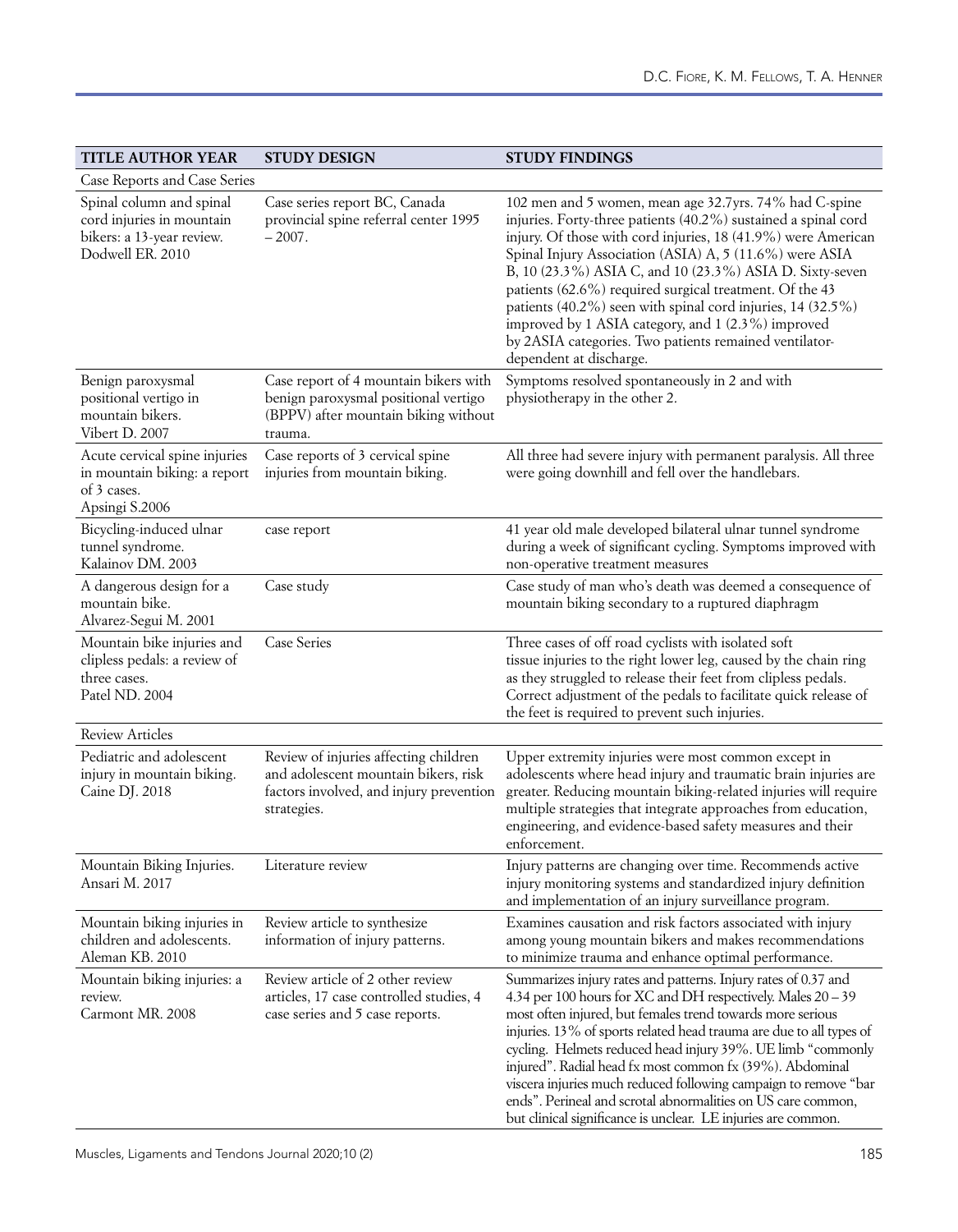| <b>TITLE AUTHOR YEAR</b>                                                                                                                            | <b>STUDY DESIGN</b>                                                                                                                                                                    | <b>STUDY FINDINGS</b>                                                                                                                                                                                                                                                                                                                                                                             |
|-----------------------------------------------------------------------------------------------------------------------------------------------------|----------------------------------------------------------------------------------------------------------------------------------------------------------------------------------------|---------------------------------------------------------------------------------------------------------------------------------------------------------------------------------------------------------------------------------------------------------------------------------------------------------------------------------------------------------------------------------------------------|
| Mountain biking injuries: an<br>update.<br>Kronisch RL. 2002                                                                                        | Literature review of injuries in<br>off-road bicyclists.                                                                                                                               | Women are outnumbered by men as participants of the sport<br>but have higher rates of injury. Significant injuries happen<br>more often during competition; however overuse injuries are<br>common at both training and competitive levels. Risk of injury<br>is reduced with appropriate conditioning and equipment, and<br>appropriate trail selection.                                         |
| Off-road cycling injuries. An Review article<br>overview.<br>Pfeiffer RP. 1995                                                                      |                                                                                                                                                                                        | Injuries per race in competition range from 0.2-0.39% while<br>recreational rider injury rate per ride is 0.3%. 20-88% of<br>riders surveyed report sustaining an injury within the last<br>year of participation. Most injuries involve the extremities.<br>Off-road riders sustain higher rates of fractures, dislocations,<br>and concussions than on-road riders.                             |
| Technology, Safety, and Risk Reduction                                                                                                              |                                                                                                                                                                                        |                                                                                                                                                                                                                                                                                                                                                                                                   |
| The impact of an extreme<br>sports event on a district<br>general hospital.<br>Carmont MR. 2005                                                     | Narrative description of the impact of<br>an organized mountain bike event on<br>a district hospital.                                                                                  | Annual ED visits were 35 per 24 hours. 52 riders reported<br>61 injuries with 24 riders being treated at the hospital<br>(28% increase in attendance). One was admitted and one<br>transferred. The authors state "extreme sports events can have<br>considerable impact on small district general hospitals."                                                                                    |
| Wilderness medicine:<br>strategies for provision<br>of medical support for<br>adventure racing.<br>Townes DA. 2005                                  | Single author narrative discussion.                                                                                                                                                    | Reviews what adventure racing can be and discusses the<br>challenges to providing medical support in what are often<br>severe and remote locations.                                                                                                                                                                                                                                               |
| The influence of repeated<br>chin bar impacts on the<br>protective properties of<br>full-face mountain biking<br>helmets<br>Warnica, Meagan J. 2016 | Engineering equipment analysis of<br>multiple impacts and helmet types<br>influencing protective properties of<br>full-face helmets.                                                   | Peak accelerations for all trials were below the 300 g pass/<br>fail criterion used in some testing standards. Multiple impacts<br>reduced helmet protective properties, most noticeably at the<br>higher impact velocities. Helmet protective properties were<br>associated with local chin bar characteristics at higher impact<br>velocities.                                                  |
| Transference of 3D<br>accelerations during cross<br>country mountain biking.<br>Macdermid PW. 2014                                                  | Describes relationship between<br>vibration mechanics and their<br>interaction with terrain, bicycle and<br>rider comparing 26- and 29- wheels.                                        | Overall accelerometer data showed location differences<br>between the point of interface of bike-body compared<br>to those experienced at the lower back and head. The<br>reduction in accelerations at both the lower back and head<br>are imperative for injury prevention and demonstrates an<br>additional non-propulsive, muscular, challenge to riding.                                     |
| Mountain biking injuries:<br>fitting treatment to the<br>causes.<br>Kronisch RL. 1998                                                               | Narrative article                                                                                                                                                                      | Discusses how overuse injuries can be caused by improper fit<br>of bike equipment and recommended modifications                                                                                                                                                                                                                                                                                   |
| Bicycle helmet effectiveness<br>is not overstated.<br>Olivier J. 2017                                                                               | Review article to estimate helmet<br>effectiveness from cases and available<br>exposure data.                                                                                          | Despite potential weaknesses with case-control study designs,<br>the best available evidence suggests that helmet use is an<br>effective measure of reducing cycling head injury.                                                                                                                                                                                                                 |
| Bicycle safety and bicycle<br>standards<br>Mitchell, David A. 2006                                                                                  | Review of US federal regulations on<br>bike safety and recommendations for<br>minimum mechanical requirements on<br>more aggressive mechanical loading<br>imparted by mountain biking. | F 2043 standard was developed to form the design basis for<br>other strength and durability test standards. F 2273, Test<br>methods, for Bicycle Forks provides the various mechanical<br>tests that may be applied to bicycle forks in general.<br>Worldwide cooperation in the development of consistent<br>standards ensures enhanced safety and lower cost to<br>manufacturers and consumers. |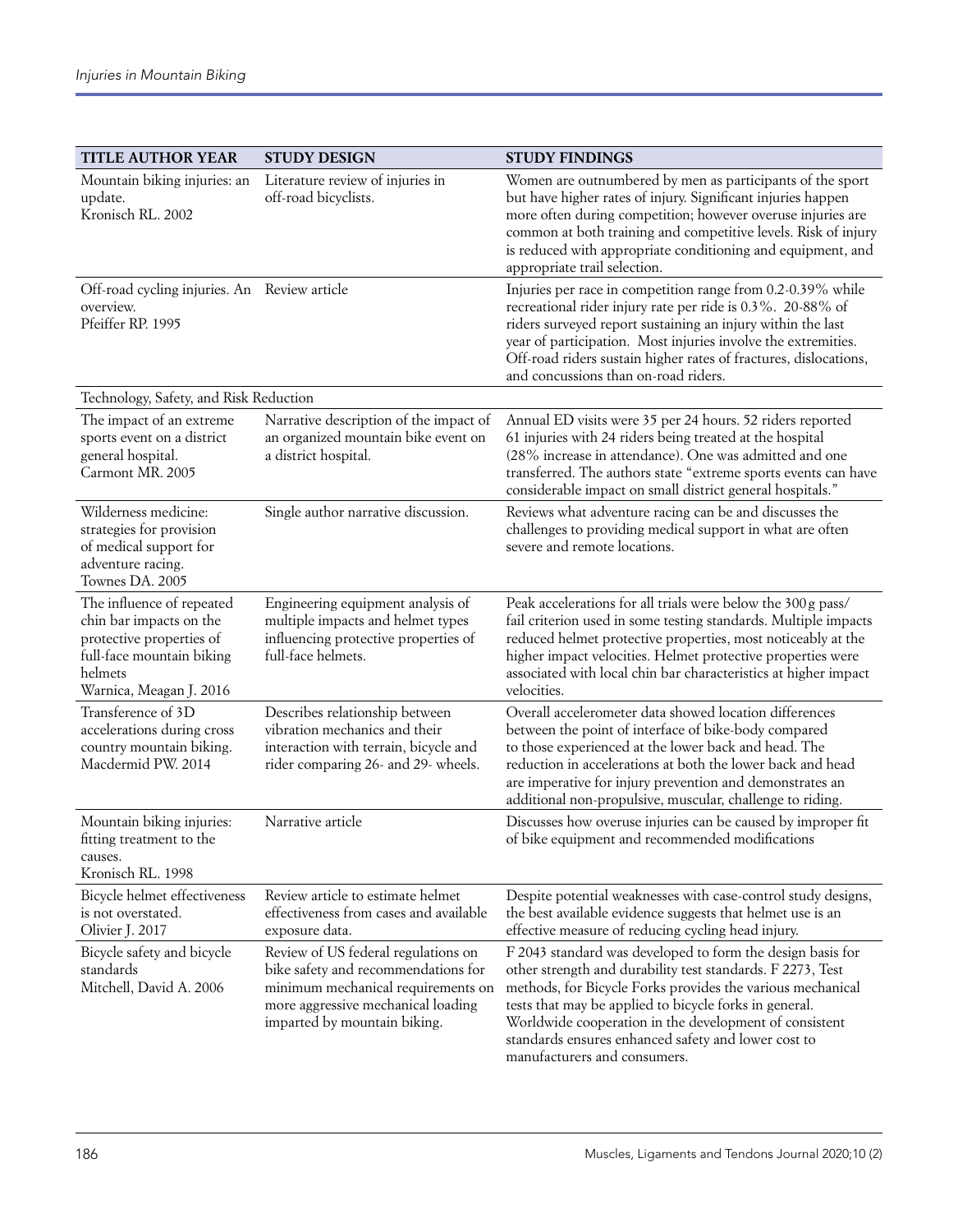| <b>TITLE AUTHOR YEAR</b>                                                                                                                               | <b>STUDY DESIGN</b>                                                                                                                                                       | <b>STUDY FINDINGS</b>                                                                                                                                                                                                                                                                                                          |
|--------------------------------------------------------------------------------------------------------------------------------------------------------|---------------------------------------------------------------------------------------------------------------------------------------------------------------------------|--------------------------------------------------------------------------------------------------------------------------------------------------------------------------------------------------------------------------------------------------------------------------------------------------------------------------------|
| Environmental, safety<br>and management issues of<br>unauthorised trail technical<br>features for mountain<br>bicycling. Pickering,<br>Catherine. 2010 | Assessment of the social,<br>environmental and management<br>impact associated with the increase<br>in unauthorized enhancement of<br>technical trail technical features. | In bike areas with unauthorized features such as jumps and<br>bridges, nearly two thirds had low to moderate safety. Options<br>for land managers in dealing with unauthorized trail technical<br>features all present social, financial and environmental<br>limitations and are a challenge that often has no easy solution. |
| Wilderness event medicine:<br>planning for mass gatherings<br>in remote areas.<br>Burdick TE, 2005                                                     | Review article, single author<br>recommendations on planning for<br>wilderness events (which includes<br>mountain biking).                                                | Discusses pre-event planning, medical treatment at the event<br>and post-event tasks.                                                                                                                                                                                                                                          |

# Table II. Disciplines of Mountain Biking

| <b>Discipline</b>                    | Description                                                                                                                                                                                                                              | <b>Relative Popularity</b>                  | <b>Relative Injury Rate</b>                                                                                                                                                         | <b>Equipment Features</b>                                                                                                                                                  |
|--------------------------------------|------------------------------------------------------------------------------------------------------------------------------------------------------------------------------------------------------------------------------------------|---------------------------------------------|-------------------------------------------------------------------------------------------------------------------------------------------------------------------------------------|----------------------------------------------------------------------------------------------------------------------------------------------------------------------------|
| <b>Cross Country</b>                 | Prefer single-track trails<br>into scenic areas with a<br>mixture of up and down<br>hill riding.                                                                                                                                         | Most popular                                | 1.5 injuries per 1000 rider days<br>(3).<br>24 per 100 riders during<br>Olympic competition (4).                                                                                    | Light weight, less "travel"<br>by shocks, often clipped into<br>pedals. Other than a helmet,<br>minimal protective gear.                                                   |
| Endurance<br>and Adventure<br>Racing | Extreme form of cross<br>country where riders<br>compete on time in<br>remote areas on rides<br>that may continue over<br>days (5,6).                                                                                                    | Niche, but growing                          | Minor injuries (mainly<br>abrasions) very common (~60%<br>of riders in a multi-stage race).<br>Severe injuries very low (28).                                                       | Similar to cross country, riders<br>often need to carry their own<br>repair and first aid gear.                                                                            |
| Downhill                             | Often use ski lifts<br>to access downhill<br>trails. The object is to<br>go quickly down the<br>mountain, preferably<br>on single-track, with<br>manmade features<br>an option. Over 250<br>downhill MTB parks<br>worldwide in 2018 (9). | Second most<br>popular and growing<br>fast. | High (up to 40/1000 hours)<br>Severe injuries including<br>concussions and cervical spine<br>injuries accounted for 25% of<br>trauma center admissions in<br>British Columbia (10). | Heavier bikes, flat pedals, a<br>lot of "travel", front fork at a<br>lower angle. Full face helmet,<br>full body protective gear<br>encouraged.                            |
| Enduro                               | In between cross-country Third<br>and downhill. Riders<br>ride/race up hill to then<br>ride/race downhill.                                                                                                                               |                                             | Intermediate (9.4 injuries per<br>100 riders during races) (11)                                                                                                                     | Intermediate features (weight,<br>travel and fork angle), usually<br>flat pedals. Full face helmet<br>(maybe detachable chin),<br>full body protective gear<br>encouraged. |
| Free Ride                            | Riding down mountains,<br>often above treeline (or<br>desert) where the rider<br>can choose or make<br>his/her own trail. "Red<br>Bull Rampage," is the<br>epitome of this style.                                                        | Niche                                       | Very high (12)                                                                                                                                                                      | Very large shock travel,<br>minimal gearing. Full face<br>helmet, full body protective<br>gear mandatory.                                                                  |
| Dirt Jumping                         | Using man-made or<br>(rarely) natural features<br>to do big jumps and<br>tricks while in the air.                                                                                                                                        | Niche                                       | No data                                                                                                                                                                             | Smaller mountain bikes with<br>no or only front suspension,<br>often single-speed. Full face<br>helmet, full body protective<br>gear mandatory.                            |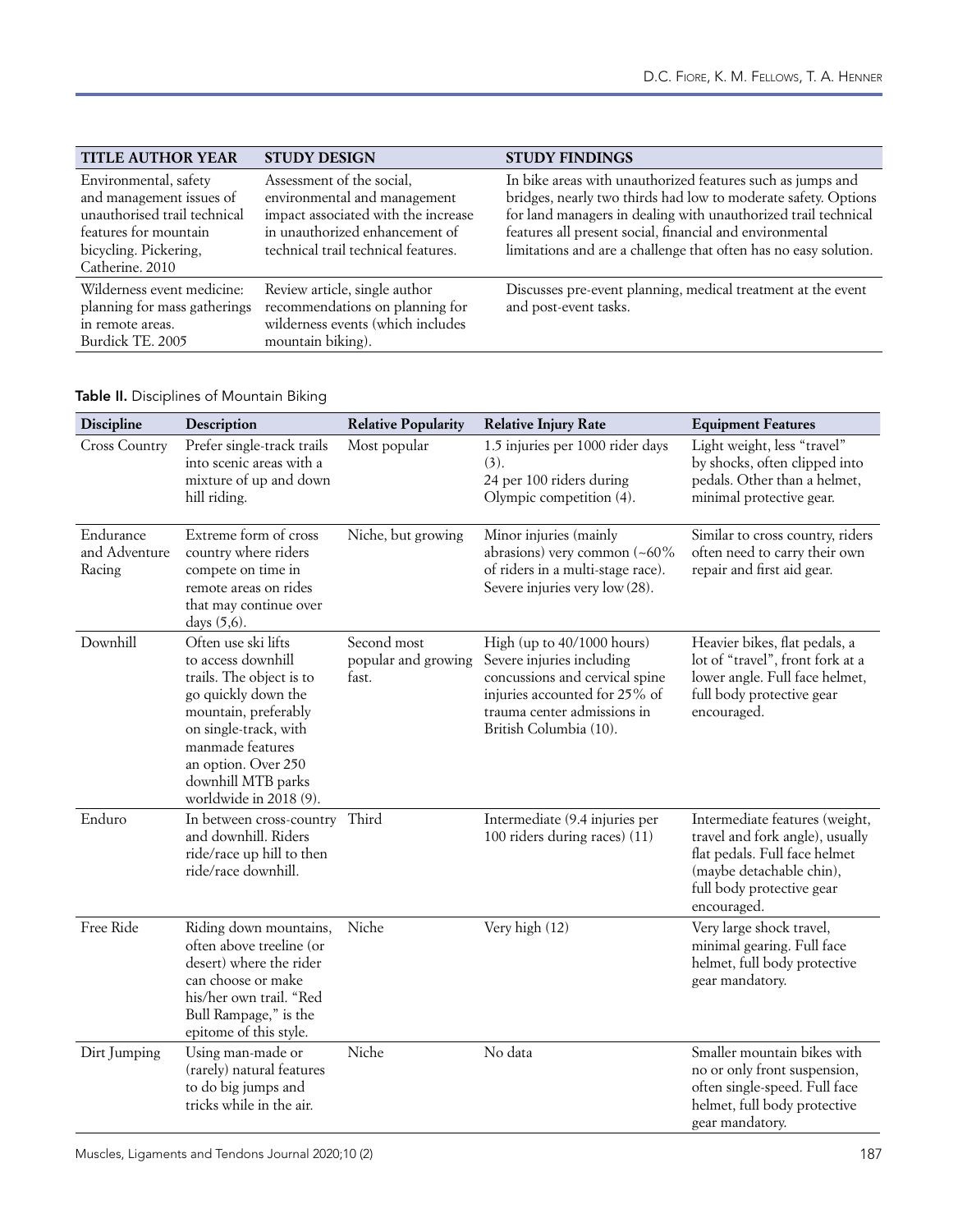to the mechanism of injuries or anatomic and physiologic differences (21).

A 10-year retrospective analysis of the British Columbia Trauma Registry found that of 399 injured mountain bikers admitted to trauma centers, 12% had head injuries and another 12% had spinal injuries (22). Traumatic spinal injuries, with subsequent paralysis, are among the most catastrophic injuries in sports. Two studies in British Columbia found that one quarter of trauma center admissions involving spinal injuries were due to mountain biking and that 42% of these injuries led to complete paralysis (25,26).

The literature on concussions naturally focuses on falls as the major cause of injury, but a recent study of translational and rotation head accelerations during downhill riding, using triaxial accelerometers, demonstrated forces sufficient for causing traumatic brain injuries from riding the course without falling. This in turn, raises the risk of subacute brain injury, especially in youths (23).

Women tend to suffer fractures and back injuries more frequently than males, possibly because they are lighter and typically less experienced-leading women to go over the handlebars more frequently than their male counterparts (28,7,21,29). Men and women also attribute their injuries to different factors. According to a German study, the majority of women involved with mountain biking accidents attributed their mishaps to overexertion or not knowing their limitations. Men in the study tended to attribute their injuries on risk taking behaviors and excessive speed (17).

# IMPACT OF NEW TECHNOLOGIES

As both a recreational activity and an industry, mountain biking is incorporating advances in technology that are broadening the demographics of the sport, as well as encouraging riding activity in increasingly diverse and challenging terrain. These developments have implications for rider safety, risk reduction, and health care.

# E-BIKES

By amplifying the pedaling power of the rider, E-bikes make the challenge of biking less exhausting, especially at high altitudes and on difficult terrain. This is particularly true for older, less fit, or less experienced riders (26). Analysis of global recreational and adventure biking activities shows a growing consumer preference towards E-bikes, especially among the "Boomer" generation, who sees them as a means to new riding experiences (27). They are the fastest-growing bicycle market segment, with sales of electric bikes growing more than eightfold since 2014 (28). Access to remote areas via E-bike can expect to accelerate given changes that relax restrictions on wilderness areas, including U.S. national parks. Recently, Order No. 3376 was signed by the Department of the Interior, which classifies all E-bikes as non-motorized vehicles on federal lands that are managed by the department and allows them to go anywhere a human-powered bicycle can go (29).

# WHEEL MODIFICATIONS

Trends in mountain bike riding are closely linked to improvements and innovations in bike technology. The impact that technological advances will have on injuries, however, is still not clear. One major trend over the past decade has been an evolution in wheel size, which now spans 26", 27.5" and 29" diameters. While debate continues about the ideal wheel and tire size, at least one study has quantified what riders perceive: that the larger wheels allow one to roll over objects more easily (30). Whether or not this has led to decreased injuries is a matter of debate. Many

| <b>Upper extremity</b>     | $27 - 74\%$ (24)           | Metacarpal and MCP injuries most common (25).                                                                                                       |
|----------------------------|----------------------------|-----------------------------------------------------------------------------------------------------------------------------------------------------|
| Lower Extremity            | $6 - 39\%$ (24)            | Typically from a sideways fall (21)                                                                                                                 |
| Head/Neck/Face (HNF)       | $6 - 29\%$ (24)            | Typically from falling over the handlebars. HNF injuries<br>more common in women, children and adolescents (21) 6%<br>reported dental injuries (20) |
|                            |                            |                                                                                                                                                     |
| Causes of injury (14)      | Riding errors              | 72%                                                                                                                                                 |
| (multiple causes possible) | Trail conditions/Obstacles | 47%                                                                                                                                                 |
|                            | Fatigue                    | 10%                                                                                                                                                 |
|                            | Weather                    | $8\%$                                                                                                                                               |
|                            | Collision with rider       | $2\%$                                                                                                                                               |

#### Table III. Injuries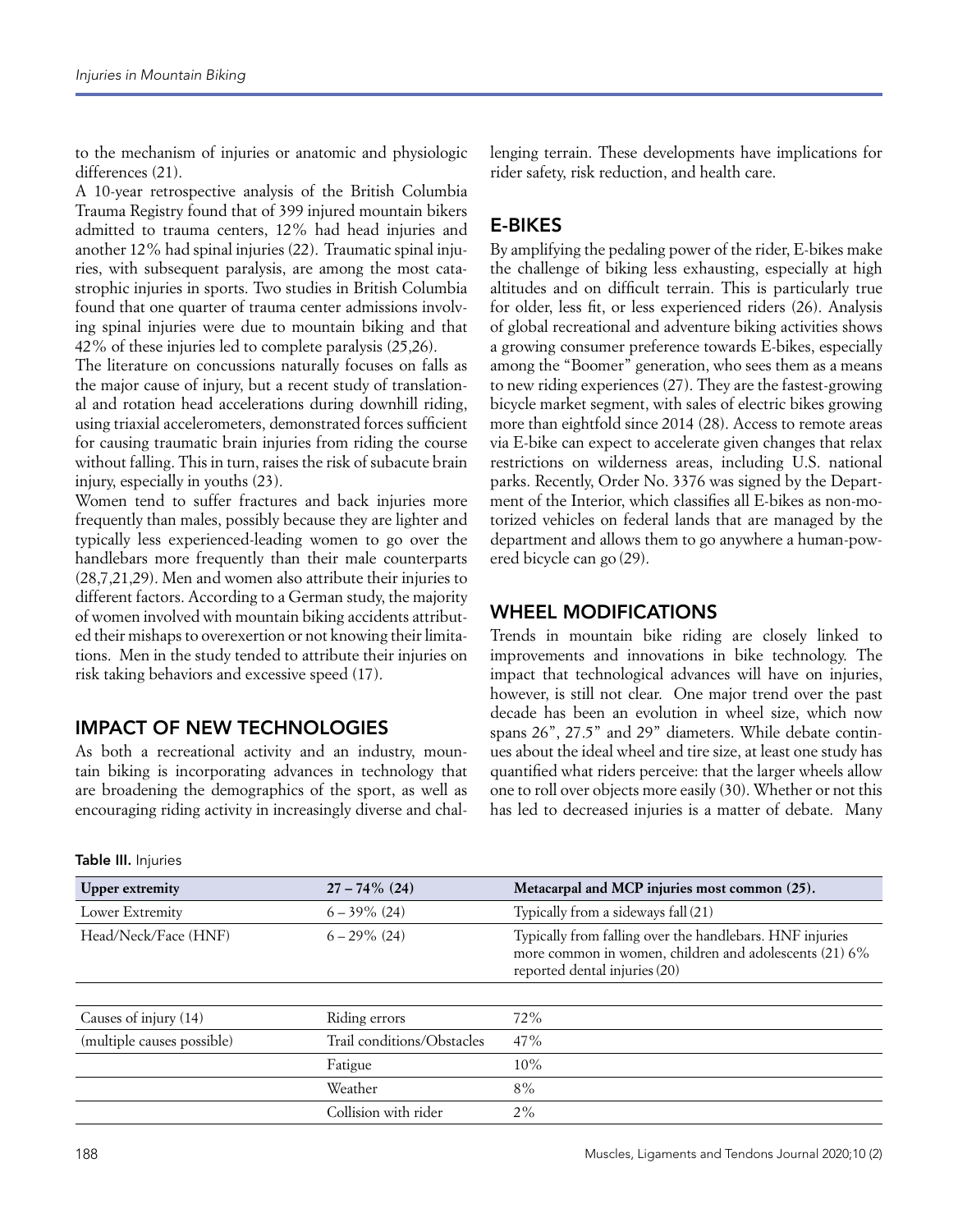riders report larger wheels merely allow them to go faster and over smaller obstacles until they hit a larger obstacle they would not have attempted with smaller wheels, leading to a sudden stop and crash. As for race performance, two studies have demonstrated faster XC race times with the 29" wheels, and one study showed no difference between 26", 27.5" and 29" wheels, with most riders preferring the larger sized wheels (30).

# FRAME INNOVATIONS

Frame manufacturers are developing full suspension bikes with multiple pivot points and pivots in novel placements to allow the rear wheel to move backwards and roll over obstacles more easily (31). Again, we do not know how this will impact injuries. Another widely adopted innovation for mountain bikes is the "dropper seat post". This allows riders to raise and lower their seat post and saddle as they ride. While it was designed for comfort and performance, some believe it has helped decrease over-the-handlebar falls by allowing riders to quickly lower the saddle for downhill stretches (32).

### PROTECTIVE GEAR

Helmets are probably the most important, and nearly universally adopted, piece of safety gear for mountain biking. Helmets, especially for downhill, all mountain and dirt jumping mountain biking should have a face shield and be ASTM F1952 certified, if purchased in the US (there are other certifications for European manufacturers). Multiple studies have demonstrated that bicycle helmets protect riders from serious brain injury, with reductions in severe TBI ranging from 65% to 88% (33). A recent innovation is the detachable chin guard, which allows the rider to remove it on the climb for comfort, and then attach it for safety for the downhill.

Even with near universal use of helmets, the rate of serious TBI at roughly  $5 - 15\%$  of injuries is still too high  $(20,15)$ . Consequently, helmet manufacturers are experimenting with new designs and materials to reduce impacts on the brain. One popular design is the "Multi-directional Impact Protection" or MIPS helmet. These helmets are designed to allow the helmet to move and rotate without transmitting this force to the scalp. Unfortunately, testing has not found significant added protection from these designs (34).

# **DISCUSSION**

As outlined, mountain biking poses a high potential for injury, both from accidents, as well as from exposure to extreme

conditions. As documented by Kim, et al, the health care community may help reduce injuries through avenues like counseling patients and community members about safe riding practices and appropriate gear, working with mountain bike parks to design safer trails, and working with bicycle manufacturers to design safer bikes (23).

An effective first step for clinicians could be a discussion of safe mountain biking practices at a local cycling club meeting. An obvious focus would be the use and selection of protective gear. Clinicians should have a thorough understanding of the different types of riding disciplines in order to counsel appropriately. For example, a dedicated cross-country rider might balk at wearing a full-face helmet and a full set of body armor since the extra weight and heat retention from such gear is highly impractical. A downhill rider, however, would likely be more receptive since the benefit of extra protection overrides other concerns. One key goal for clinicians is to simply underscore the critical importance of a reasonably new helmet that fits well. Clinicians can also advise bikers on the importance of having a bike properly fitted, which has been shown to reduce overuse injuries, and may also reduce crashes and subsequent acute injuries (33).

Discussions on the health risks of mountain bike riding should also include chronic medical conditions faced by older active patients. The use of E-bikes, increasingly popular among this demographic, can have disastrous unintended consequences, especially when coupled with underlying medical conditions. Riders may find themselves on trails that overtax their technical skills or lack the necessary reflexes to cope with the increased speeds of electric assist pedaling. Novice E-bikes riders may simply be unprepared to manage an unexpected event like a depleted battery, finding themselves stranded and far from assistance.

Health care providers can have an important role in improving the design and safety of biking equipment. That can include taking a consulting role to contribute expertise on anatomy, physiology, and trauma, or engaging in research to analyze the impact of technology and design modifications on injury patterns. The publication of case reports on mountain bikers with subcapsular hematoma of the liver associated with handlebar bar-ends quickly led to the removal of bar-ends on bikes, and this injury virtually disappeared among mountain bikers (35).

As noted, mountain bike parks have historically shielded their data on park usage and injuries from public scrutiny. By working with legislators and park managers, the health care community can spotlight this issue to advocate for greater transparency of injury data. In countries where mountain bike parks operate at least partially on public lands, a case could be made that the public has a right to this data, and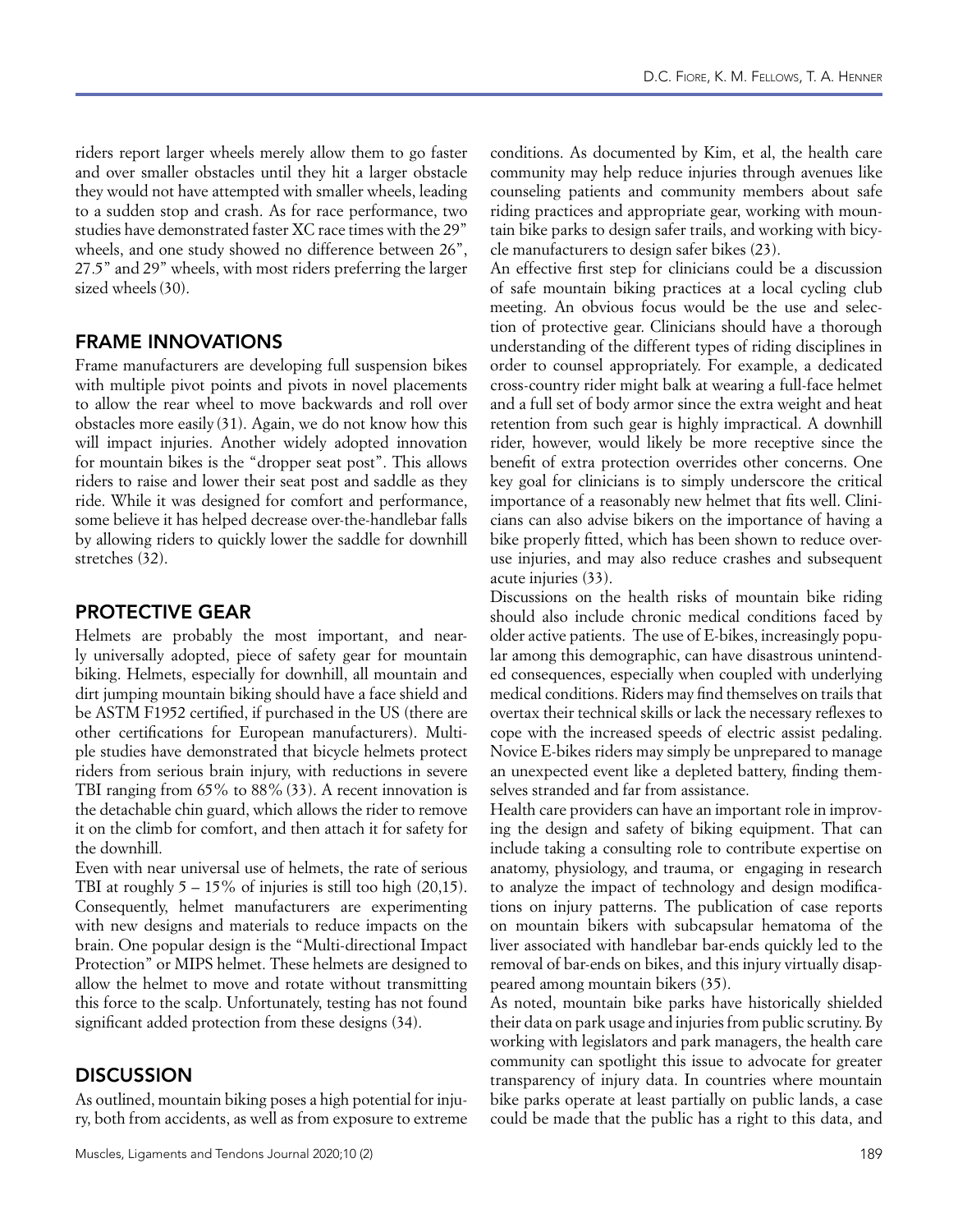that the public health benefit of obtaining this information outweighs proprietary business claims.

Health care providers also need to be concerned about the unusual demands that extreme sport events can place on local medical services and develop strategies accordingly. In the Fort William Mountain Bike Race in Scotland, for example, the one bed emergency department of the nearest hospital is staffed by three nurses and two junior physicians, with a surgeon, physician, and an anesthetist on call. They are over two hours away from care centers with neurosurgery, cardiothoracic surgery, or orthopedic surgery capabilities. The race weekend saw local emergency department visits increase by 28%, calling attention to the need for advance planning with respect to staffing and supplies (36).

#### SUMMARY

Mountain biking is an exciting, demanding, and growing worldwide sport that, while offering great cardiorespiratory

#### **REFERENCES**

- 1. Outdoor Foundation. Outdoor Participation Report 2017. 2017:58. www.outdoorfoundation.org.
- 2. Hardiman N, Burgin S. Mountain biking: downhill for the environment or chance to up a gear? Int J Environ Stud. 2013;70(6):976-986. doi:10.1080/00207233.2013.848531
- 3. Kvist J, Thomeé R. Structured Rehabilitation Model with Clinical Outcomes After ACL Reconstruction. In: Sports Injuries. ; 2014:1-10. doi:10.1007/978-3-642-36801-1
- Soligard T, Steffen K, Palmer D, et al. Sports injury and illness incidence in the Rio de Janeiro 2016 Olympic Summer Games: A prospective study of 11274 athletes from 207 countries. Br J Sports Med. 2017;51(17):1265-1271. doi:10.1136/ bjsports-2017-097956
- 5. Ernst R, Townes D. Medical support for expedition-length adventure races. In: Extreme Sports Medicine. ; 2016:65-76. doi:10.1007/978-3-319-28265-7\_7
- Roberts L, Jones G, Brooks R. Why do you ride?: A characterization of mountain bikers, their engagement methods, and perceived links to mental health and well-being. Front Psychol. 2018;9(SEP):1-18. doi:10.3389/fpsyg.2018.01642
- 7. Lareau SA, McGinnis HD. Injuries in mountain bike racing: Frequency of injuries in endurance versus cross country mountain bike races. Wilderness Environ Med. 2011;22(3):222-227. e3. doi:10.1016/j.wem.2011.04.004
- McGrath TM, Yehl MA. Injury and illness in mountain bicycle stage racing: Experience from the trans-sylvania mountain bike epic race. Wilderness Environ Med. 2012;23(4):356-359. doi:10.1016/j.wem.2012.05.003
- 9. Trailforks. Mountain Bike Parks. https://www.trailforks.com/ bikeparks/. Published 2019. Accessed September 2, 2019.
- 10. Ashwell Z, McKay MP, Brubacher JR, Gareau A. The epidemiology of Mountain Bike Park injuries at the Whistler Bike Park, British Columbia (BC), Canada. Wilder-

health benefits, has a higher rate of injury than most other common recreational activities. Advances in bike technology, such as pedal assist E-bikes, are opening up trails to a broader spectrum of riders who may be older, less fit, less experienced, and consequently more vulnerable to injury. Extrinsic factors can make accurate calculation of injury rates problematic. Most injuries are minor abrasions and contusions, but despite improvements in bike construction, headgear and body armor, there is still potential for catastrophic injuries to the head and spine, with children and adolescents at an increased risk. Healthcare providers should be aware of the injuries suffered by mountain bikers in an effort to improve their care, and to reduce injuries through education, research, public awareness and even promoting legislation, when needed.

## CONFLICT OF INTERESTS

The authors declare that they have no conflict of interests (37).

ness Environ Med. 2012;23(2):140-145. doi:10.1016/j. wem.2012.02.002

- 11. Palmer D. Enduro Mountain Bike Medical Study. School of Applied Science, Edinburgh Napier University. https://admin. enduroworldseries.com/uploads/documents/EWS Medical Study v6.pdf. Published 2019. Accessed September 4, 2019.
- 12. Gensheimer K. The Angry Singlespeeder : Red Bull Rampage must change or die. MTBR. https://reviews.mtbr.com/the-angry-singlespeeder-red-bull-rampage-must-change-or-die. Published 2019. Accessed August 23, 2019.
- 13. Scher IS. Snow Sports Trauma and Safety.; 2017. doi:10.1007/978-3-319-52755-0
- 14. Becker J, Runer A, Neunhäuserer D, Frick N, Resch H, Moroder P. A prospective study of downhill mountain biking injuries. Br J Sports Med. 2013;47(7):458-462. doi:10.1136/ bjsports-2012-091755
- 15. Gaulrapp H, Weber A, Rosemeyer B. Injuries in mountain biking. Knee Surgery, Sport Traumatol Arthrosc. 2001;9(1):48- 53. doi:10.1007/s001670000145
- 16. Carmont MR. Mountain biking injuries: A review. Br Med Bull. 2008;85(1):101-112. doi:10.1093/bmb/ldn009
- 17. Kronisch RL, Chow TK, Simon LM, Wong PF. Acute injuries in off-road bicycle racing. Am J Sports Med. 1996;24(1):88-93. doi:10.1177/036354659602400116
- 18. Chow TK, Bracker MD, Patrick K. Acute injuries from mountain biking. West J Med. 1993;159(2):145-148.
- 19. Aitken SA, Biant LC, Court-Brown CM. Recreational mountain biking injuries. Emerg Med J. 2011;28(4):274-279. doi:10.1136/emj.2009.086991
- 20. Müller KE, Persic R, Pohl Y, Krastl G, Filippi A. Dental injuries in mountain biking - A survey in Switzerland, Austria, Germany and Italy. Dent Traumatol. 2008;24(5):522-527. doi:10.1111/j.1600-9657.2008.00660.x